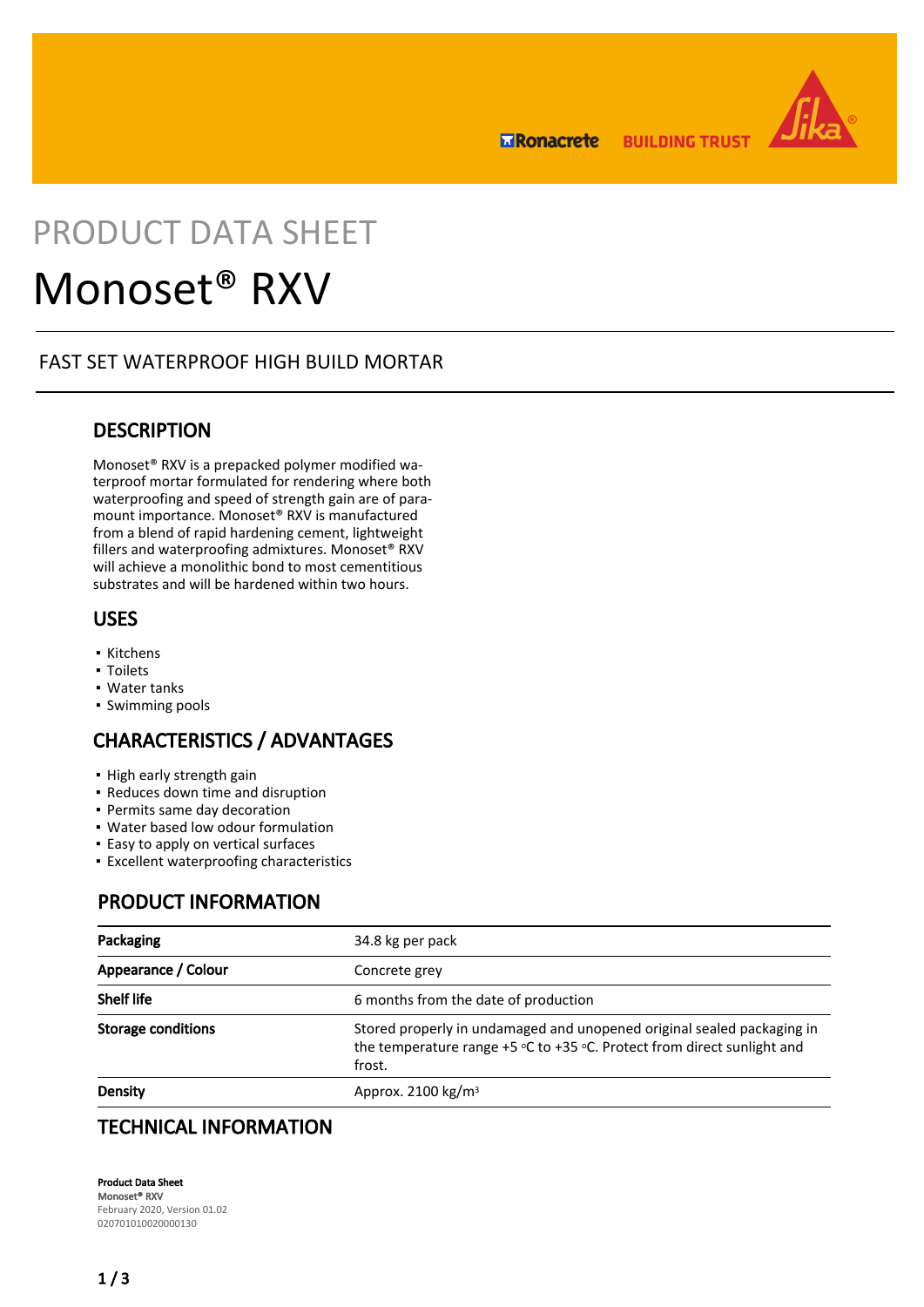| <b>Compressive Strength</b>      | Age at Test | Monoset <sup>®</sup> RXV<br><b>Typical Performance</b> | <b>Test Method</b>    |
|----------------------------------|-------------|--------------------------------------------------------|-----------------------|
|                                  | 24 hours    | $> 5$ MPa                                              | <b>HKHA MTS Spec</b>  |
|                                  |             |                                                        | Part D Clause 2.1.1   |
|                                  | 28 days     | > 20 MPa                                               | <b>HKHA MTS Spec</b>  |
|                                  |             |                                                        | Part D Clause 2.1.1   |
| Shrinkage                        | Age at Test | Monoset <sup>®</sup> RXV<br><b>Typical Performance</b> | <b>Test Method</b>    |
|                                  | $1-28$ days | No cracks between                                      | Coutinho Ring Method  |
|                                  |             | 1 & 28 days                                            | <b>HKHA MTS Spec</b>  |
|                                  |             |                                                        | Part D Clause 2.1.6   |
| <b>Tensile Adhesion Strength</b> | Age at Test | Monoset <sup>®</sup> RXV<br><b>Typical Performance</b> | <b>Test Method</b>    |
|                                  | 28 days     | $>1$ MPa                                               | <b>HKHA MTS Spec</b>  |
|                                  |             |                                                        | Part D Clause 2.1.14  |
| <b>Water Absorption</b>          | Age at Test | Monoset <sup>®</sup> RXV<br><b>Typical Performance</b> | <b>Test Method</b>    |
|                                  | 28 days     | $< 0.015$ ml/m <sup>2</sup> /s<br>at 120 minutes       | <b>BS 1881 Part 5</b> |
|                                  |             |                                                        |                       |

### APPLICATION INFORMATION

| Yield                          | $60$ packs/m <sup>3</sup> |
|--------------------------------|---------------------------|
| <b>Ambient Air Temperature</b> | > 5 °C                    |
| <b>Initial Set Time</b>        | Approx. 30 minutes        |

## APPLICATION INSTRUCTIONS

#### SUBSTRATE QUALITY / PRE-TREATMENT

Provide structurally sound and clean substrate to receive high strength screed. Ensure the surface is free from grease, oil, dirt and other deleterious material. Concrete surfaces to be primed must first be wetted with clean water. Remove any surface water or puddles before priming. Apply Monoset® Primer or a mixture of Monoset® Grout and cement (1:1 by volume).

#### MIXING

Mix both components of Monoset® RXV using a drill and paddle close to area of application.

#### APPLICATION

Trowel apply onto tacky primer. Build-up the thickness to minimum 15 mm. Finish with a wood float or stainless steel trowel.

#### CLEANING OF EQUIPMENT

Clean all tools and application equipment with clean water immediately after use.

## BASIS OF PRODUCT DATA

All technical data stated in this Product Data Sheet are based on laboratory tests. Actual measured data may vary due to circumstances beyond our control.

## LOCAL RESTRICTIONS

Please note that as a result of specific local regulations the performance of this product may vary from country to country. Please consult the local Product Data Sheet for the exact description of the application fields.

**BUILDING TRUST** 

Product Data Sheet Monoset® RXV February 2020, Version 01.02 020701010020000130



**Transporter**